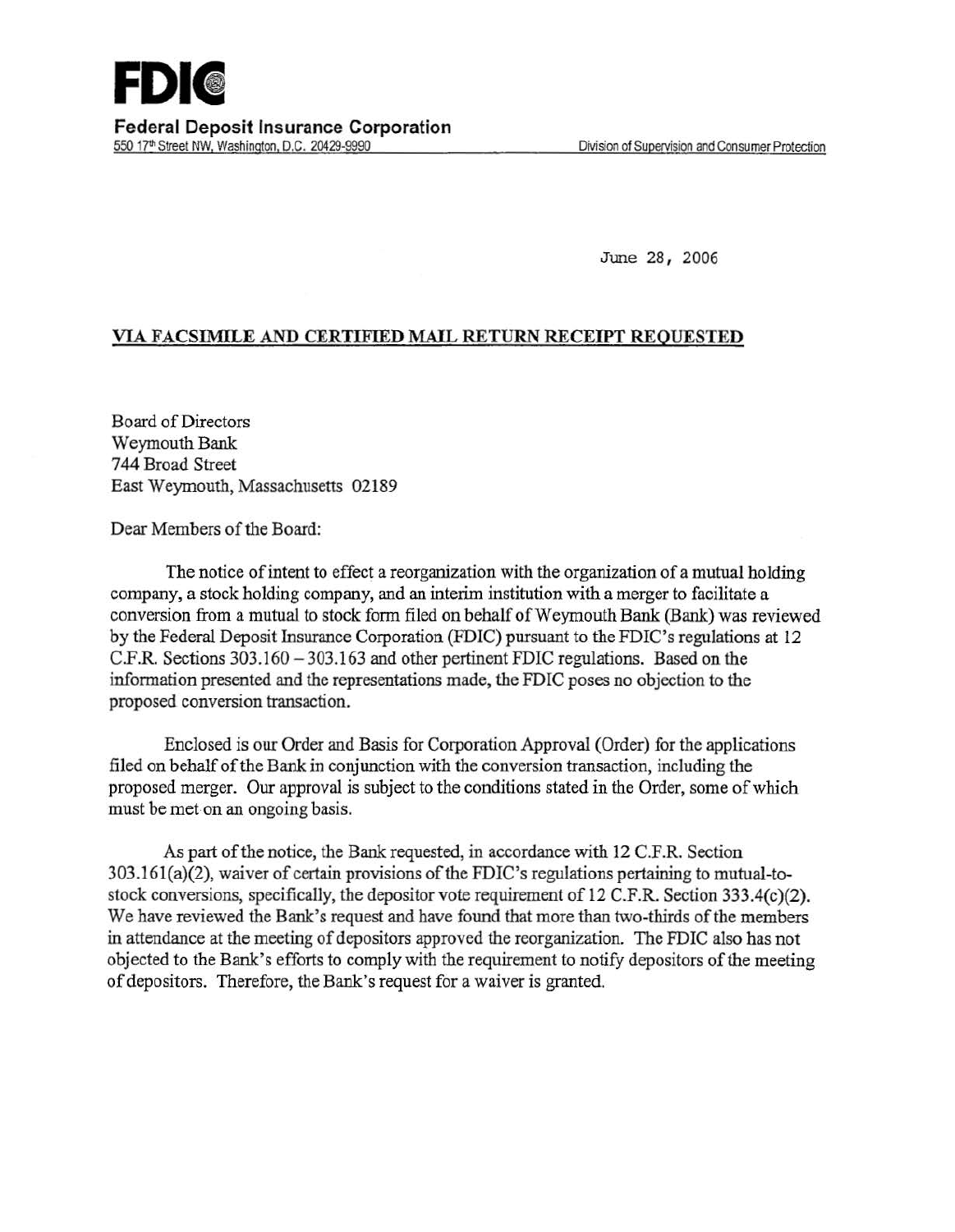Board of Directors Weymouth Bank Page 2

Please notify the Boston Area Office in writing when the proposed transaction has been consummated. If an extension of the time limit included in the Order is required, a letter requesting a specific extension of the limitation, including reasons therefore, should be submitted to the Boston Area Office.

Sincerely,

# IS/

John M. Lane **Deputy Director** 

Enclosure

cc: Lawrence M. F. Spaccasi, Esq. Muldoon Mirrphy & Aguggia LLP 5101 Wisconsin Avenue, N.W. Washington, D. C. 20016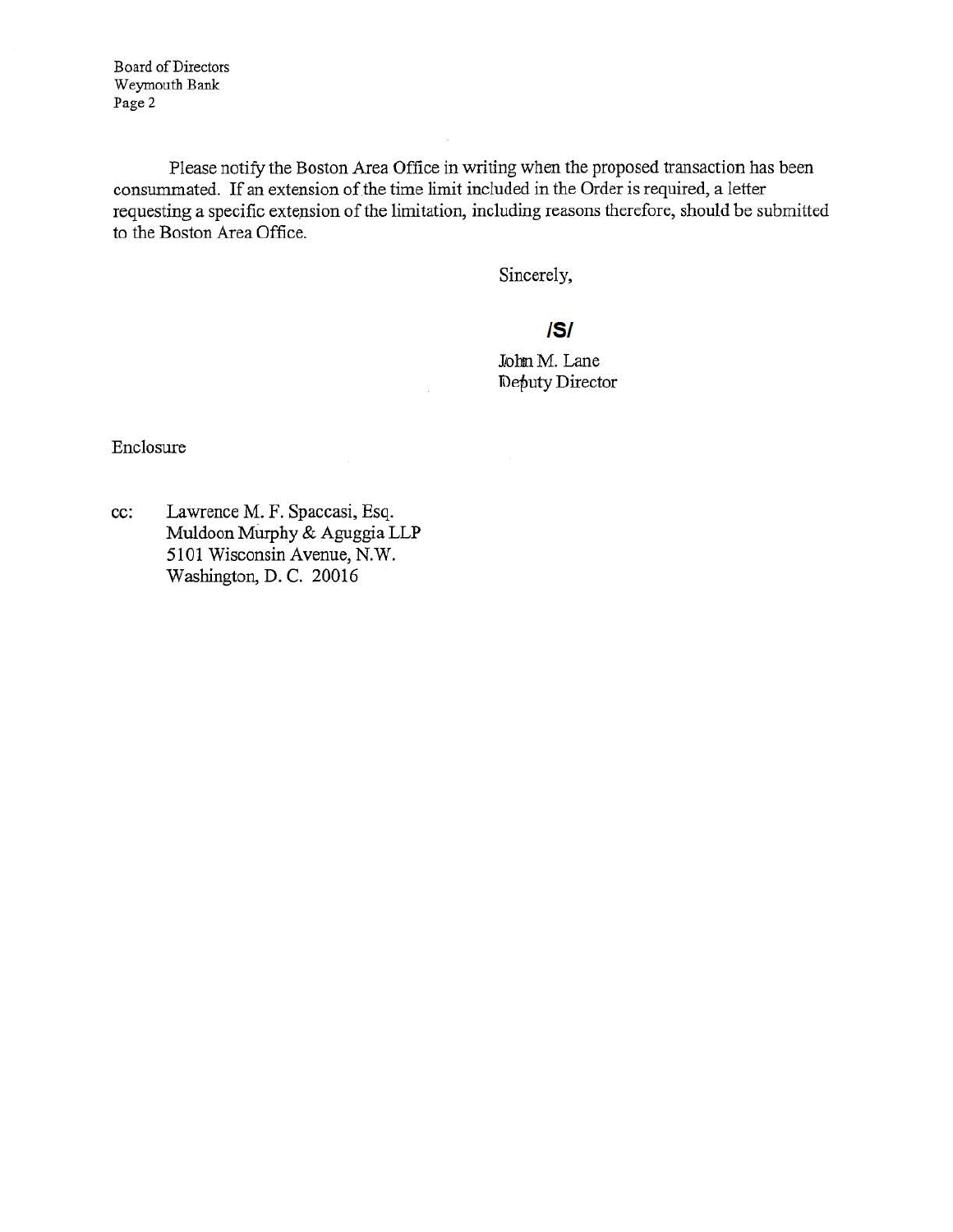## FEDERAL DEPOSIT INSURANCE CORPORATION

Weymouth Bank East Weymouth, Norfolk County, Massachusetts

#### Application for Federal Deposit Insurance and Consent to Merge

### ORDER AND BASIS FOR CORPORATION APPROVAL

Pursuant to Section 5 and Section 18(c) and other provisions of the Federal Deposit Insurance Act (FDI Act), an application has been filed on behalf of Weymouth Bank, East Weymouth, Massachusetts (Mutual Institution), currently a state-chartered mutuallyowned Deposit Insurance Fund member with total resources of \$155,453,000 and total deposits of \$134,837,000 as of March 31, 2006, for the FDIC's consent to merge with Weymouth Bank (Stock Bank), East Weymouth, Massachusetts, a proposed new statechartered stock co-operative bank, the Resultant Bank. In addition, an application has been filed for Federal deposit insurance for Interim Mutual and Stock Bank.

The transaction is to effect the Mutual Institution's plan of reorganization which, solely to facilitate such undertaking, provides for:

- the bank to establish a de novo Massachusetts chartered mutual co-operative bank, to be known as ''Weymouth Interim Mutual Bank" (Interim Mutual);
- the Interim Mutual to reorganize into a Massachusetts chartered mutual holding company to be known as "Wessagusset Mutual Holding Company'' (MHC); and simultaneously establish a wholly-owned stock co-operative bank to be known as "Weymouth Interim Stock Bank" (Stock Bank);
- the MHC to establish a stock holding company as a separate wholly-owned subsidiary to be known as "Wessagussett Bancorp, Inc." (Stock Holding Company); and
- the bank to immediately merge with and into the Stock Bank, with the Stock Bank as the surviving entity under the name of "Weymouth Bank" which will be a Massachusetts stock co-operative bank (Resultant Bank).

At the conclusion of the reorganization, the deposits of the Mutual Institution will continue to be insured under the Deposit Insurance Fund. Applications for the establishment ofMHC and Stock Holding Company have been approved by the Federal Reserve Bank of Boston. Following the consummation of the merger, the Resultant Bank will operate the same business, with the same management, at the same locations now being served by the Mutual Institution. The proposed transaction, per se, will not alter the competitive structure of banking in the market served by the Mutual Institution. The Resultant Bank's principal office will continue to be located at 744 Broad Street, East Weymouth, Massachusetts.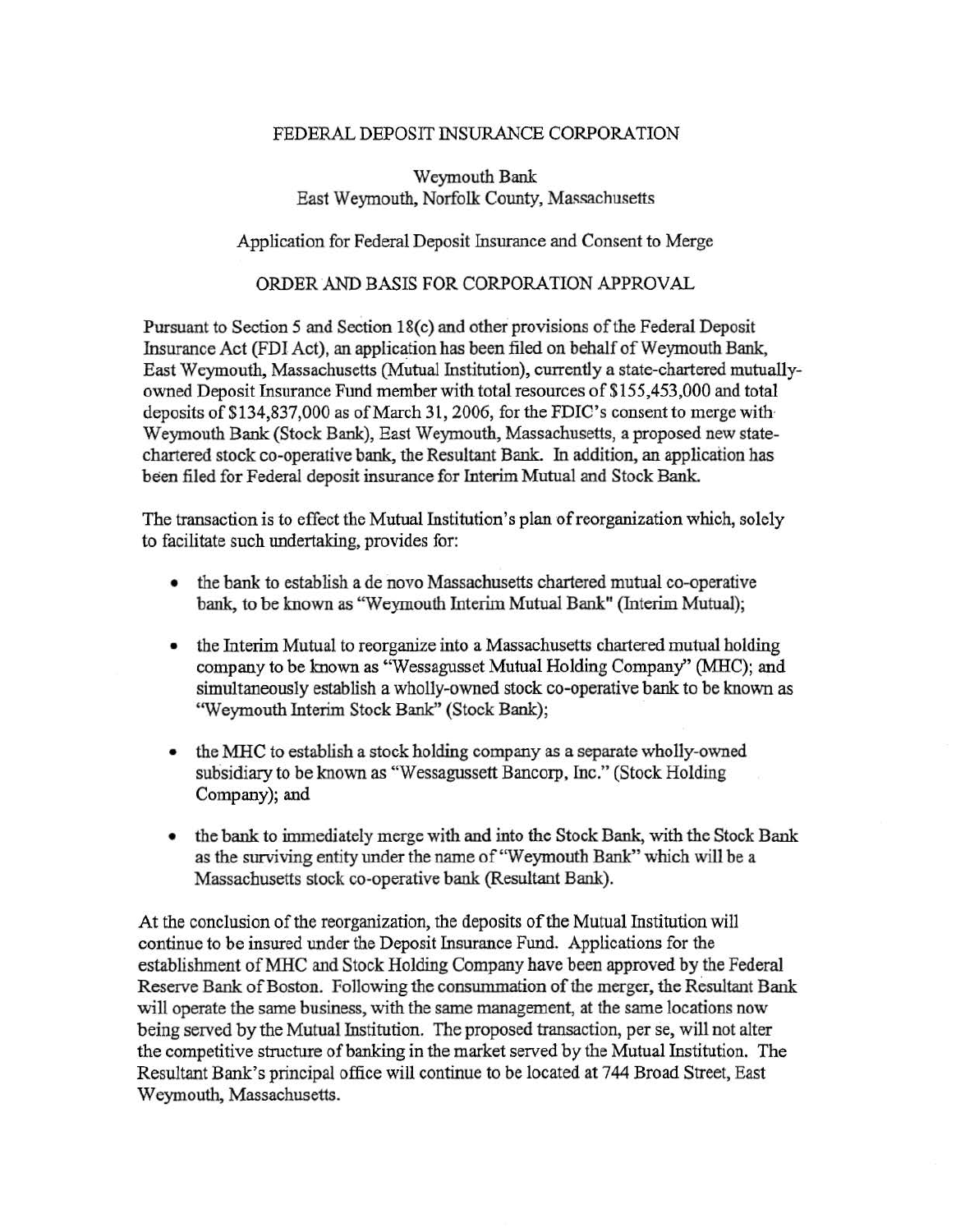Notice of the proposed transaction, in a form approved by the FDIC, has been published pursuant to the FDI Act. A review of available information, including the Community Reinvestment Act (CRA) Statement of the proponent, disclosed no inconsistencies with the purposes of the CRA. The resultant institution is expected to continue to meet the credit needs of its entire community, consistent with the safe and sound operation of the institution.

In connection with the applications, the FDIC has taken into consideration the financial and managerial resources and prospects of the proponent banks and the Resultant Bank, and the convenience and needs of the community to be served. The FDIC bas also taken into consideration the effectiveness of the insured depository institutions involved in the proposed merger transaction in combating money-laundering activities. In connection with the application for deposit insurance, the FDIC has taken into consideration the financial history and condition, adequacy of the capital structure, earnings prospects, general character and fitness of management, risk to the insurance fund, convenience and needs of the community, and consistency of corporate powers. Having found favorably on all statutory factors and having considered other relevant information, including all reports on competitive factors furnished by the Comptroller of the Currency, the Board of Governors of the Federal Reserve System, the Director of the Office of Thrift Supervision and the Attorney General of the United States, it is the FDIC's judgment that the applications should be and hereby are approved, subject to the following conditions:

- 1. That except for the proposed transfer of stock to Wessagussett Bancorp, Inc., no shares of the stock of Weymouth Bank shall be sold, transferred or otherwise disposed of, to any person (including any Employee Stock Ownership Plan) unless prior notice is provided to, and non-objection is receiyed from the FDIC;
- 2. That, prior to a sale, transfer or other disposition of any shares of Wessagussett Bancorp, Inc., by Wessagussett Mutual Holding Company to any person (including any Employee Stock Ownership Plan), or a conversion of W essagussett Mutual Holding Company to stock form, Weymouth Bank will provide written notification to the FDIC and provide the FDIC with copies of all documents filed with the state and federal banking and/or securities regulators in connection with any such sale, transfer, disposition, or conversion;
- 3. That should any shares of the stock of Weymouth Bank or Wessagussett Bancorp, Inc., be issued to persons other than Wessagussett Mutual Holding Company, any dividends waived by Wessagussett Mutual Holding Company must be retained by Wessagussett Bancorp, Inc., or Weymouth Bank and segregated, earmarked, or otherwise identified on the books and records of Wessagussett Bancorp, Inc., or Weymouth Bank. Such amounts must be taken into account in any valuation of the institution and factored into the calculation used in establishing a fair and reasonable basis for exchanging shares in any subsequent conversion of Wessagussett Mutual Holding Company, to stock form; such amounts shall not be available for payment to, or the value thereof transferred to, minority